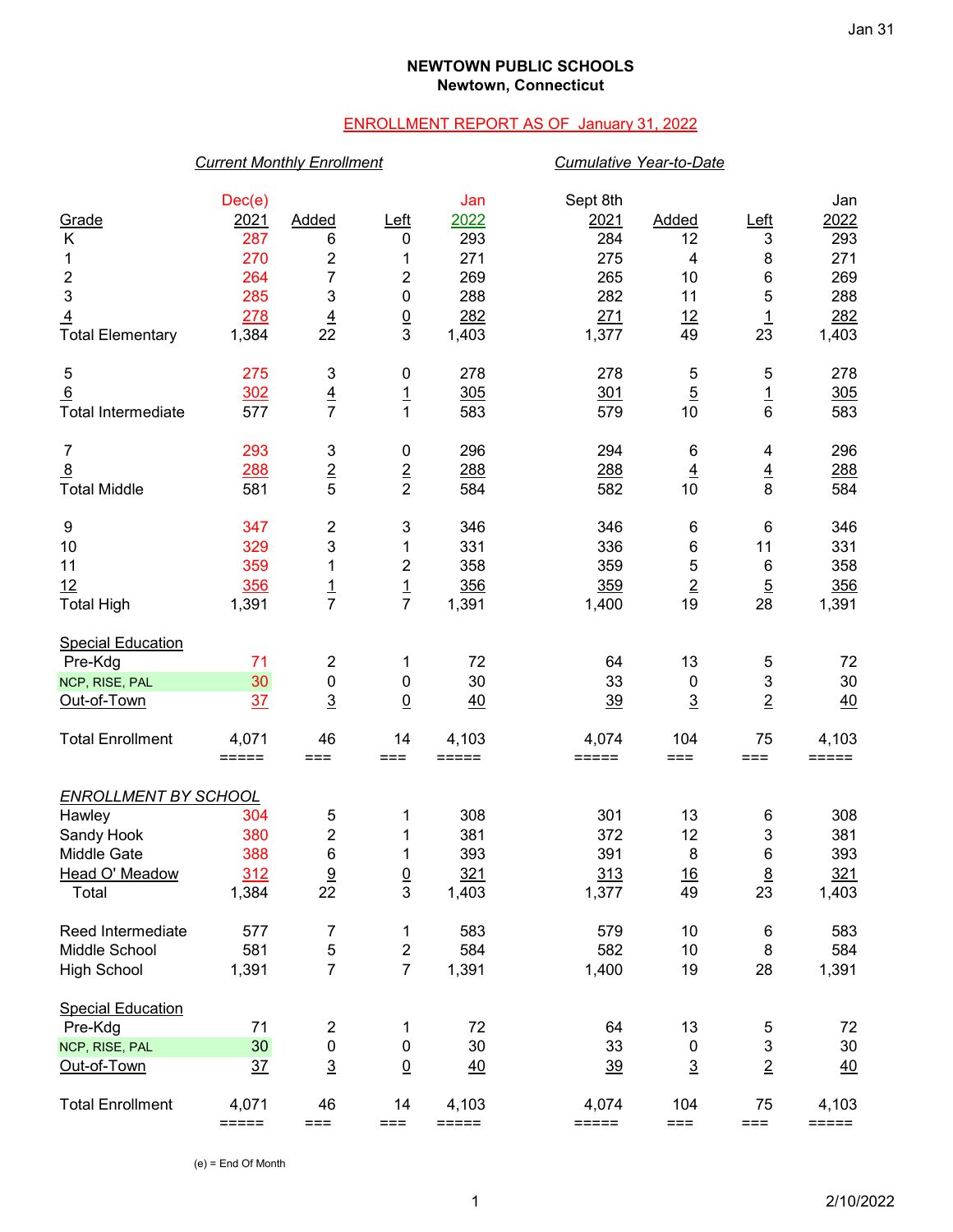|  |  | check 0 0 0 0 0 0 0 0 0 0 0 |  |  |
|--|--|-----------------------------|--|--|
|  |  |                             |  |  |